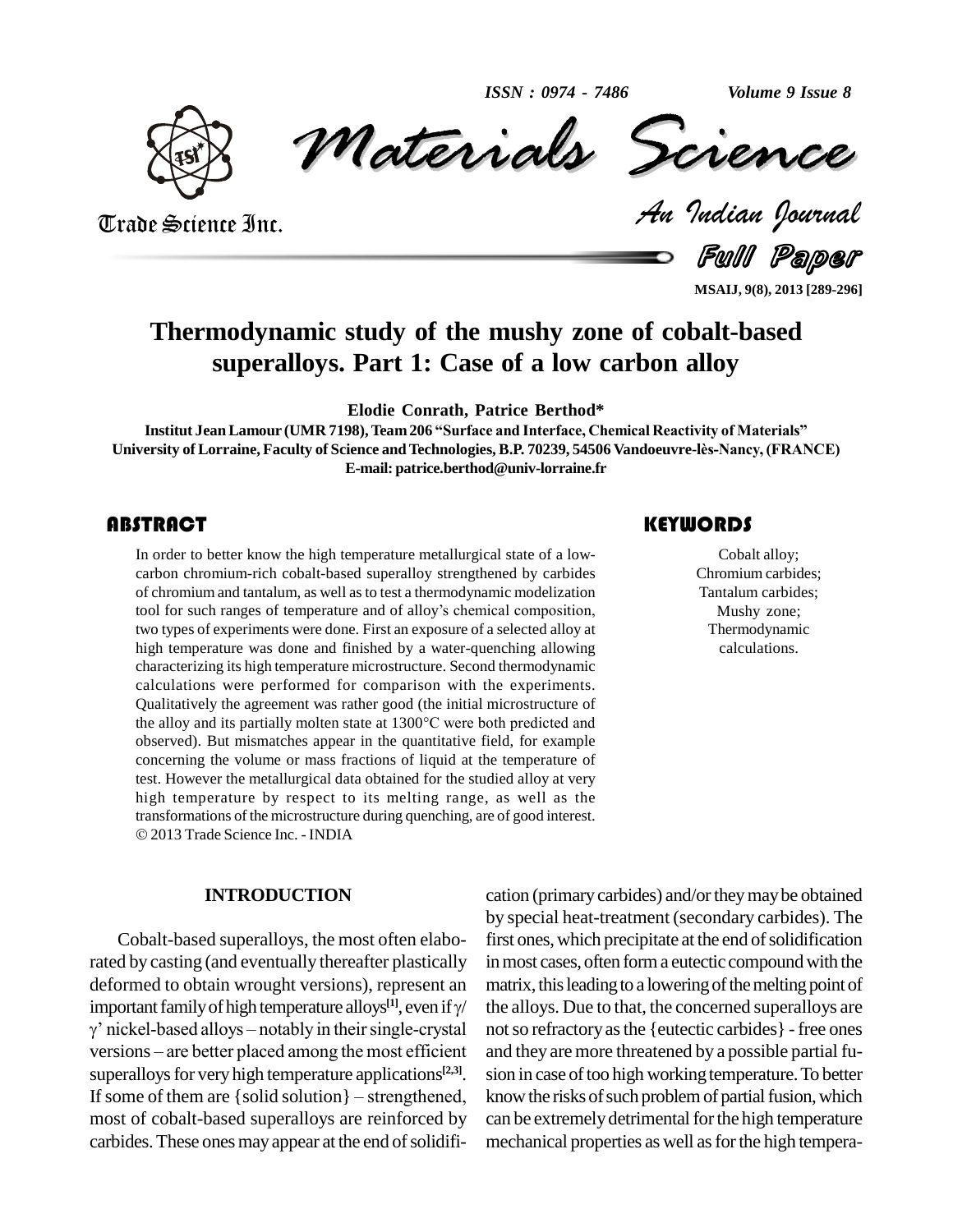# Full Paper

ture oxidation behaviour<sup>[4,5]</sup>, thermodynamic modelling (solution may be of a good help to anticipate what mayoccur at high temperature, carbide degeneration or appearance ofliquid.

The purpose of the present work is, in this first part, testing a thermodynamic modelling tool in the case of a made of similar low carbon cobalt alloy and having obviously suffered partial fusion in service and then too early ruin than expected. The thermodynamic prevision database supposed to be able to predict the metallurgical states at higher temperature of austenitic nickel-stabilized chromium-rich cobalt-based alloys containing not<br>only carbon and tantalum, but also tungsten, an element<br>participating to the {solid solution} – strengthening but onlycarbonand tantalum, but also tungsten, an element also being possibly involved in the chemical composition of chromium carbides if any.

# **EXPERIMENTALDETAILS**

#### **The cobalt-based superalloy selected for this work**

The superalloy chosen for this first part of the work (chemical compositiongiveninTABLE1)wasprepared and ferroalloys in a vacuum - inerted induction furnace, and thereafter poured in a sand mould. After total (slow) solidification, the alloys, characterized by a rather coarse microstructure, underwent a thermal treatment com posed of a first high temperature stage (the solutionning one) long enough to allow both chemical homogenization forthe microstructural coarseness, and second a precipitation stage allowing the precipitation of fine secondary carbidesin the matrix to enhance the creep re-

**TABLE 1 :Targeted chemical composition for the alloy un der study (in wt.%).**

| contained   | W   | `a       |  |      |  |
|-------------|-----|----------|--|------|--|
| base alread | 5.8 | $\cdots$ |  | ن. ب |  |

sistance by obstructing the dislocations' movements.

# *An***metallographic preparation Exposures of the alloy to high temperature and**

*I*c preparation<br>*I*out 1 cm<sup>3</sup> it<br>*Indian Journal* A part of about 1 cm<sup>3</sup> in volume was cut in one of  $\frac{1}{2}$ the samples obtained as described above (after its double



low carbon alloy before using it to expertise some pieces 1300°C. The part of alloy was thereafter cut, embedtool tested here is the Thermo-Calc software and a using a textile disk containing 1 um alumina particles, (solutioning + precipitation) heat-treatment. The part was entered in the hottest zone of a muffle furnace (atmosphere: laboratory air) to be exposed to 1300°C for 5 hours. Thereafter the part of alloy was extracted from the furnace and quickly immersed in water at room tem-<br>perature, to freeze the microstructure existing at<br>1300°C. The part of alloy was thereafter cut, embedperature, to freeze the microstructure existing at ded in a cold resin mixture (manufacturer ESCIL: resin CY230 + hardener HY956), polished with SiC pa pers from 240 to 1200 grit, with final polishing done  $CY230 + \text{hardener HY956}$ , polished with SiC papers from 240 to 1200 grit, with final polishing done<br>using a textile disk containing 1µm alumina particles, until obtaining amirror-like surface state.

#### **Microstructure observations and characterization**

The observations of the microstructure supposed stabilized at  $1300^{\circ}$ C after the five hours spent at this very high temperature were done using a JEOL JSM7600F Scanning Electron Microscope (SEM) and their general or local chemical compositions were measured using its Energy Dispersion Spectrometry (EDS) device. The same apparatus was also used forthe pin point measurements of the chemical composition of the matrix.

as a liquid alloy (about 20 kg) melted from pure metals (liquid zones existing at  $1300^{\circ}$ C and rapidly solidified The micrographs were thereafter worked using the Photoshop CS software, first to delimit the frozen zones The micrographs were thereafter worked using the<br>Photoshop CS software, first to delimit the frozen zones<br>(liquid zones existing at 1300°C and rapidly solidified with a very fine microstructure due to the quenching in water). The cumulated surface fractions of the preliminarily delimited frozen zones were measured using the image analysis tool present in Photoshop.

## **The thermodynamic modelling tool evaluated in thiswork**

Thermodynamic calculations destined to be com pared to the metallurgical characteristics of the over heated superalloywere performed with the N-version of the Thermo-Calc software<sup>[6]</sup>, working with the data contained in a database built from the SSOL **[7]** data base already present in the initial package. This initial database contained the descriptions of the Co-Cr-C system and its sub-systems<sup>[8-13]</sup> as well as systems involving the tungsten element (W), and it was necessary to enrich it with the descriptions of the binary and ternary sub-systems involving the tantalum element: Ta-C, Co-Ta, Cr-Ta and Co-Ta-C**[14-17]**.

The calculations which were performed aimed to ob-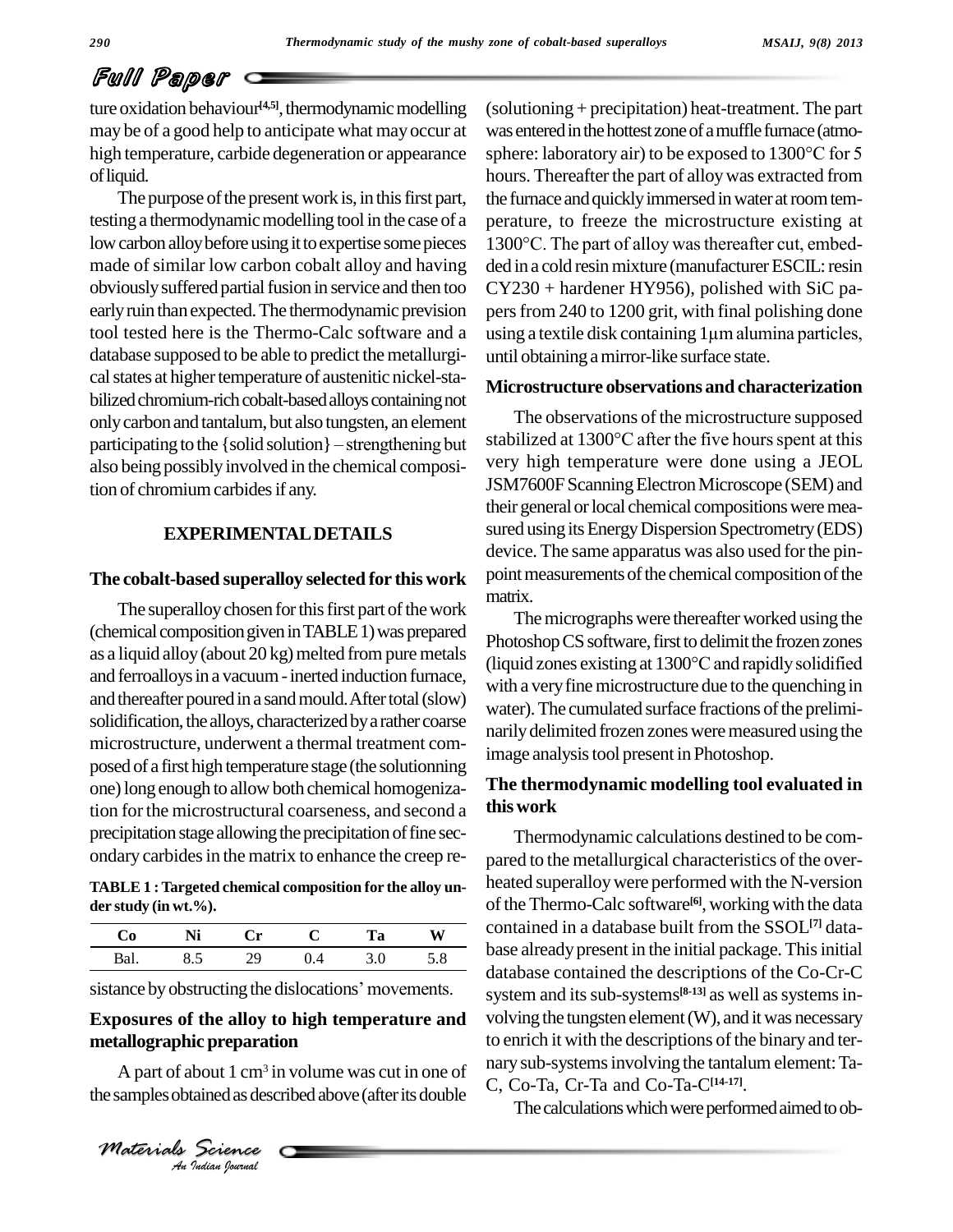tain mass fractions of liquid for the thermodynamic equitain mass fractions of liquid for the thermodynamic equi-<br>librium state at 1300°C, its chemical composition, the domly chemical composition of the matrix, in order to compare all these data to the corresponding measured values.

# **RESULTS**

# **SEM examination of the alloyís microstructure before exposure to high temperature**

The initial microstructure of the alloy (just after casting and solutioning  $&$  precipitation heat-treatment), illustrated in Figure 1, can be described as follows: this is a dendritic structure with interdendritic spaces occu pied by either a fine eutectic compound involving matrix and chromium carbides (of the  $M_{23}C_6$  stoichiom-



**Figure 1 : The initial microstructure of the alloy (after solutioning + precipitation heat-treatment).**



**Figure 2 : Microstructure state ofthe alloy (after 5h of expo is 1300 °C**<br>Figure 2 : Microstructure state of the alloy (<br>sure to 1300°C and water-quenching).

etry), or by a coarser eutectic compound composed of **ter** sure to 1300°C and water-quenching).<br>etry), or by a coarser eutectic compound compose<br>matrix and ''script'' tantalum carbides (TaC).

The chemical composition of this alloy was deter-

mined by EDS measurements, on several areas ran domly selected in the microstructure and at a magnification allowing to stay representative of the whole alloy. The obtained results, given in TABLE 2, show that the wished composition was seemingly respected, except the existence of iron which was brought by the use of ferroalloys. By considering in addition that Fe is present with a rather low content (compared to cobalt and nickel, with which iron has a similar (very low) carbide-former power), it was thus considered that the measured chemical composition is veryclose to the one

of about  $840 \times 620 \text{ }\mu\text{m}^2$ ; chemical composition of the matrix. TABLE 2 : Average chemical composition as obtained from<br>EDS measurements (four times on randomly selected areas<br>of about 840 × 620 µm²); chemical composition of the matrix. **EDS measurements(four times on randomly selected areas**

| Main     | Areas (alloy's composition) | <b>Matrix</b>                |            |
|----------|-----------------------------|------------------------------|------------|
| elements | Average<br>value            | <b>Standard</b><br>deviation | (pinpoint) |
| Co       | Bal.                        |                              | Bal.       |
| Ni       | 9.1                         | $\pm 0.4$                    | 9.0        |
| Cr       | 29.6                        | $\pm 0.5$                    | 29.9       |
| C        | 0.4<br>(targeted content)   |                              |            |
| Ta       | 3.4                         | $\pm 0.4$                    |            |
| W        | 6.2                         | $\pm 0.4$                    | 4.8        |
| Fe       | 2.2                         | $\pm 0.2$                    | 2.2        |





mitially wished, the latter one remaining able to be used<br>for the thermodynamic calculations.<br>**SEM examination of the alloy's microstructure af**initially wished, the latter one remaining able to be used for the thermodynamic calculations.

# *M M* **Indiana** *I* **<b>Indian**<br> *Materials Science*<br> *Materials Science*<br> *A Materials* **ter exposure to high temperature and quenching**

The microstructural state of the alloy frozen from

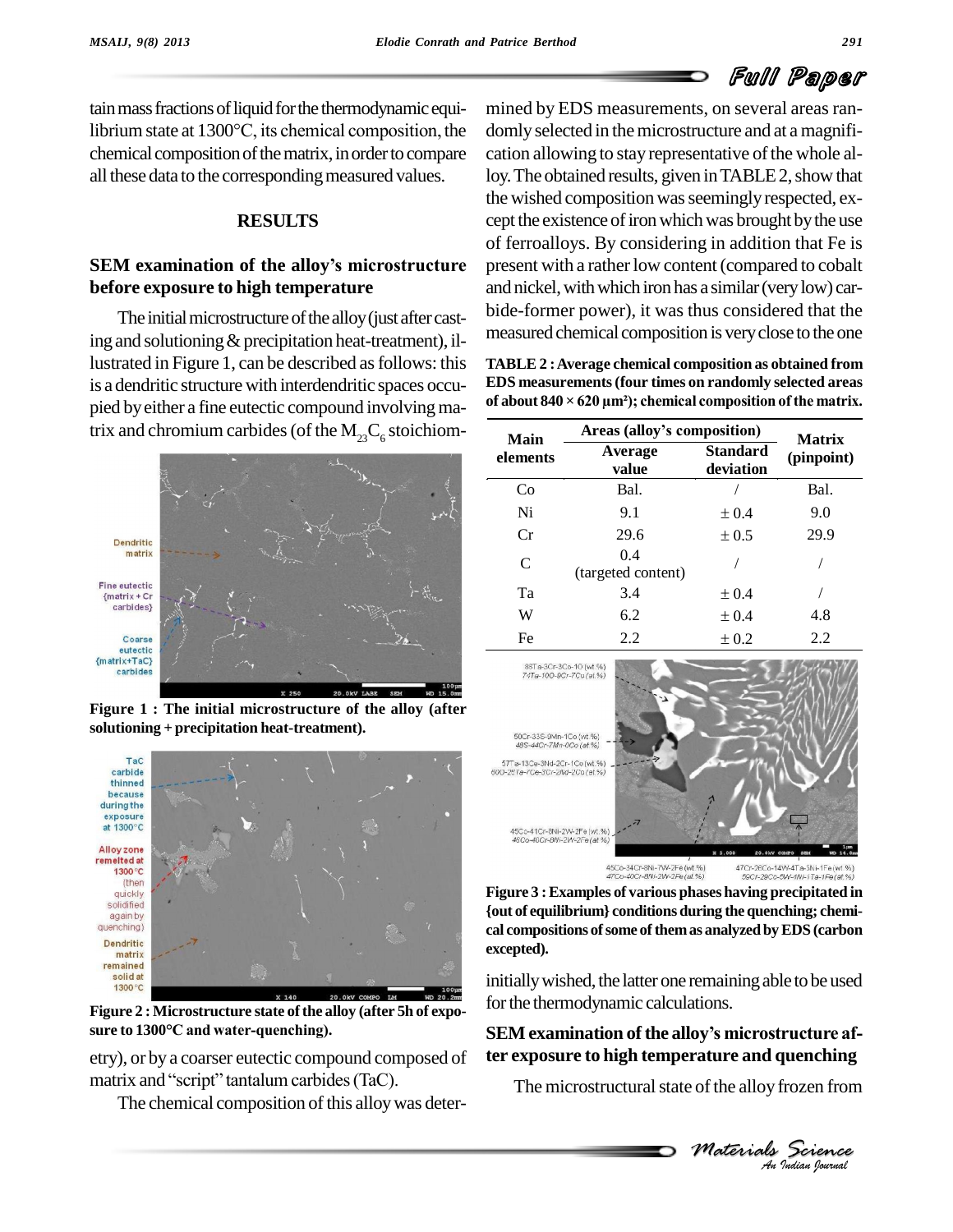# Full Paper

1300°C after its exposure for 5 hours at this temperature is illustrated in Figure 2. The microstructure, still dendritic of course, has however evolved concerning the natures of its interdendritic spaces. The eutectic compoundsinitially existing here have been replaced bynon-equilibriumsolid areas displaying both a more compact and rounder morphology and a very fine mi crostructure. One can guessthat the very fine micro structure zones results from the extremely rapid re-solidification of the eutectic zones (which were re-melted since they are the less refractory ones in the alloy) due <br>to the quenching operation, the partial melting of these 3)<br>areas at 1300°C being responsible to the loss of the - M to the quenching operation, the partial melting of these initially elongated shapes of these eutectic domains. One can see also some white particles (TaC carbides) that it is easy to interpret as the results of a morphology change of the eutectic tantalum carbides initially present with a rather high interfacial energy due to their "script"-like of the eutectic tantalum carbides initially present with a shapes developed during the first slow solidification. In fact, some of the {re-melted/quickly re-solidified} zones are rather complex, asillustrated in Figure 3 in which several phases with various chemical compositions can **the present together. Foreign elements detected in EDS**<br> **TABLE 3** : Metallurgical state of the alloy at 1300°C accord-

**Phase**<br> **Phase**<br> **Phase**<br> **Phase**<br> **Phase**<br> **Phase**<br> **Phase**<br> **Phase**<br> **Phase**<br> **Phase**<br> **Phase**<br> **Phase**<br> **Phase**<br> **Phase**<br> **Phase**<br> **Phase**<br> **Phase**<br> **Phase**<br> **Phase**<br> **Phase**<br> **Phase**<br> **Phase**<br> **Phase**<br> **Phase**<br> **Phase ing to Thermo-Calc (calculations performed fromthe aver-**

|               | <b>Mass</b>                                   |             | <b>Phase's composition</b> |  |  |              |  |  |
|---------------|-----------------------------------------------|-------------|----------------------------|--|--|--------------|--|--|
| <b>Phase</b>  | fraction –                                    | Co Ni Ta Cr |                            |  |  | $\mathbf{W}$ |  |  |
| FCC<br>matrix | 54.71% 55.98 9.32 0.84 29.13 4.66 0.06        |             |                            |  |  |              |  |  |
|               | Liquid 45.29% 45.79 8.86 6.47 30.17 7.95 0.77 |             |                            |  |  |              |  |  |

(e.g.Ce) possiblycame fromthe preliminarytreatment of the liquid metal (Mischmetall for de-oxidizing the bath).

## **First thermodynamic calculations**

*An*namic calculations, asillustrated bythe phase diagrams *Igure 4. The*<br>*Igure 4. The*<br>*Iddian bournal* The presence of two types of carbides ( $M_{23}C_6$  and First thermodynamic calculations<br>
The presence of two types of carbides  $(M_{23}C_6$  and<br>
TaC) in addition to the {Co(Ni,Cr,W,C,Ta)} – based solid solution in the as-cast then heat-treated alloyafter the slowcooling (massive piece and air-cooling) down to room temperature was predicted by first thermodydisplayed in Figure 4. The upper one  $(A)$ , plotted bedisplayed in Figure 4: The upper one (A), protect between  $1400 - 1600$  K) isoptiveen 1400 and 1600 K (and between 1 and 5 wt.% leths of the phase diagram computed between 1 and 5 wt.% Ta namic calculations, as illustrated by the phase diagrams<br>displayed in Figure 4. The upper one (A), plotted be-<br>tween 1400 and 1600 K (and between 1 and 5 wt.% Figure 4: A  $\rightarrow$  High temperature part (1400 – 1600 K) isop-<br>T

*Materials Science*

ing the high temperature domains  $(B)$ :

- Liquid and matrix (domain 2)
- Liquid + Matrix +  $M<sub>7</sub>C<sub>3</sub>$  carbides (domain 5)
- $Liquid + Matrix + TaC$  carbides (domain 6)
- Liquid + Matrix + M<sub>7</sub>C<sub>3</sub> carbides + TaC carbides (domain 7)
- Liquid + Matrix +  $M_{23}C_6$  carbides + TaC carbides (domain 8)
- Matrix + M<sub>7</sub>C<sub>3</sub> carbides + M<sub>23</sub>C<sub>6</sub> carbides + TaC carbides (domain 9)
- Matrix + TaC carbides +  $M<sub>7</sub>C<sub>3</sub>$  carbides (domain 3)
- Matrix + TaC carbides +  $M_{23}C_6$  carbides (domain 1)
- Matrix + TaC carbides + M<sub>2</sub>C<sub>3</sub> carbides + M<sub>23</sub>C<sub>6</sub> carbides (domain 4)



**leths of the phase diagram computed between 1 and 5 wt.%Ta<br>for a base chemical composition of Co(bal.)-29Cr-8.5Ni-0.4C-<br>5.8W;**  $B \rightarrow$  **enlarged view of the top diagram (A). for a base chemical composition of Co(bal.)-29Cr-8.5Ni-0.4C-**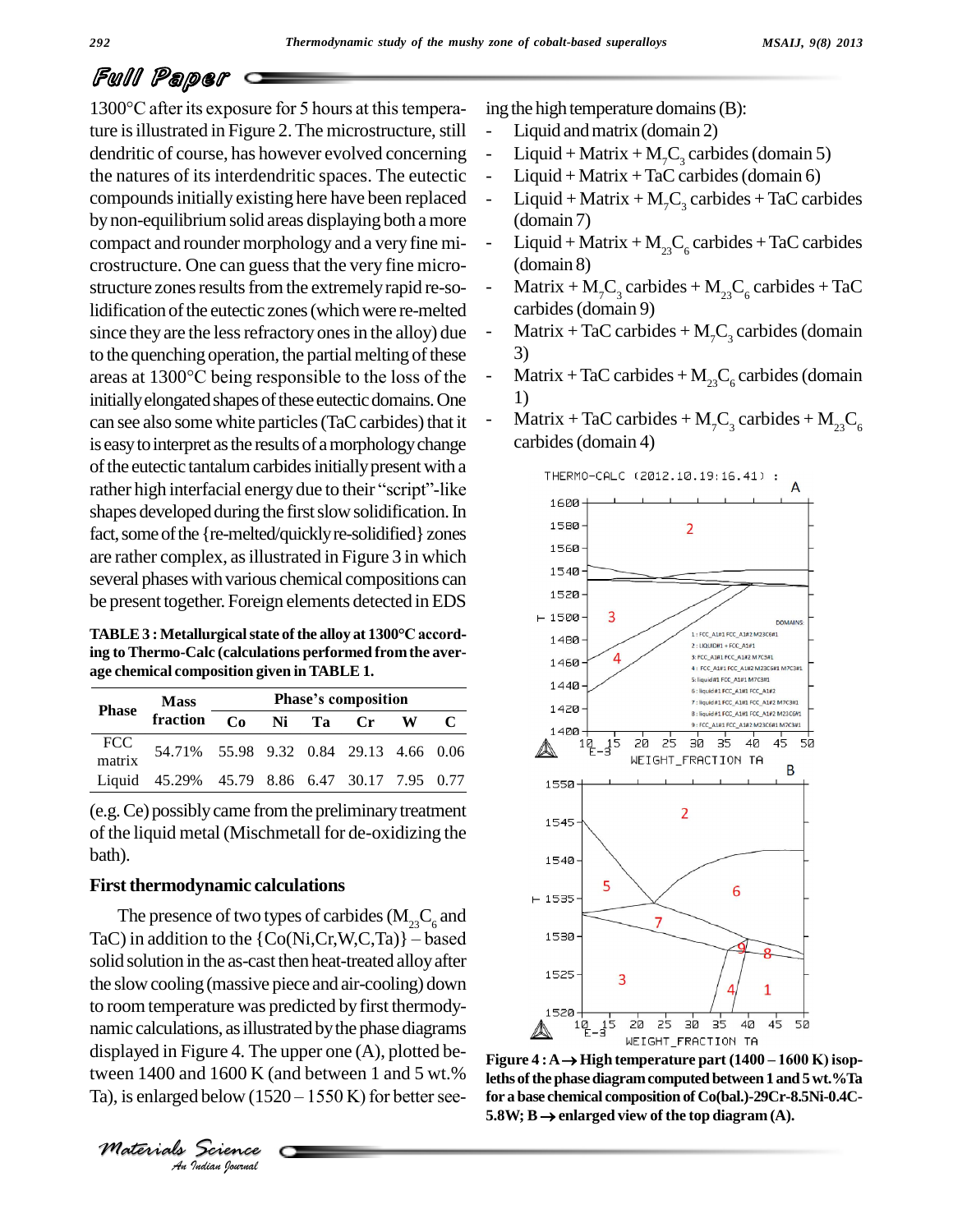For 3wt.% Ta the solidification followed by the solid state cooling should lead effectively to the two types of carbides: eutectic  $M<sub>7</sub>C<sub>3</sub>$  thereafter transformed in solidus  $\rm M_{_23}C_{_6}$ , and eutectic TaC.

Calculations were also performed for determining the thermodynamic stable state at <sup>1300</sup>°C.Atsuch tem perature (about 1573 K) which corresponds to do main  $2$  (Liquid + Matrix) according to the phase diagrams presented in Figure 3, the alloy should be partially re-melted, with notably the disappearance of the two types of eutectic areas (eutectic matrix  $+ M_{23}C_6$ and eutectic matrix  $+$  TaC), with instead the appearance of a liquid especially rich in carbon (C) and in carbide-former elements  $(Ta, Cr, W)$ , as shown in the last line of TABLE 3.

matrix and liquid would be present with similar volume fractions, even if the massfraction in liquid phase is

**Solidus temperature (K/<sup>o</sup>C)for the in 1517.35K** / **TABLE 4 :Theoretical microstructure (number and nature of the existing phases and of their massfractions) just at the end of solidification of the liquid phase (the composition of which is assumed to have remained the same asthe one pre- (negligible diffusion).**

| (neghgible unitusion). |                                                                      |                                                          |       |           |      |  |  |
|------------------------|----------------------------------------------------------------------|----------------------------------------------------------|-------|-----------|------|--|--|
|                        | Solidus temperature $(K/C)$ for the                                  |                                                          |       | 1517.35K/ |      |  |  |
|                        |                                                                      | chemical compo. given in TABLE 3:<br>$1244.20^{\circ}$ C |       |           |      |  |  |
|                        | $\downarrow$ Microstructure of the frozen liquid                     |                                                          |       |           |      |  |  |
|                        | zones just after solidification, at $1244.20^{\circ}$ C $\downarrow$ |                                                          |       |           |      |  |  |
| Phase                  |                                                                      | Mass fraction                                            |       |           |      |  |  |
| Liquid                 |                                                                      |                                                          | $0\%$ |           |      |  |  |
| FCC matrix             | 87.79%                                                               |                                                          |       |           |      |  |  |
| TaC carbides           | 6.10%                                                                |                                                          |       |           |      |  |  |
| $M_{23}C_6$ carbides   | 6.11%                                                                |                                                          |       |           |      |  |  |
|                        | <b>Chemical composition of the</b>                                   |                                                          |       |           |      |  |  |
|                        | matrix in the frozen liquid zones                                    |                                                          |       |           |      |  |  |
| Co.                    | Ni                                                                   | Ta                                                       | Сr    | W         | C    |  |  |
| 51.37                  | 10.09                                                                | 1.02                                                     | 29.02 | 8.44      | 0.07 |  |  |

slightly lower than the mass fraction of matrix. Indeed, due to a volume mass slightly higher for matrix than for liquid the two massfractions may lead to similar vol ume fractions then surface fractions).

IfThermo-Calc also allowed to calculate the theoretical mass fractions and chemical compositions of the If Thermo-Calc also allowed to calculate the theoretical mass fractions and chemical compositions of the different phases at a given temperature  $(1300^{\circ}\text{C}$  in TABLE 3) if the metallurgical state may be considered close to the thermodynamic state, it can be also used to try interpreting (much less quantitatively of course) the

microstructures developed duringa rapid cooling.Cal culations were thus performed first for determine the solidus temperature corresponding to the experimentally measured chemical composition of the alloy (measured by EDS: TABLE 2), and second to get an approached value of massfraction for each solid phase by supposing that no solid state evolution was thereafter possible because of the great cooling rate due to water quenching. This led to the results presented in TABLE 4.

# **Comparison between metallographic results and calculated results**

Further, according to TABLE 3, the two phases of the two color in white the zones obviously re-ineried<br>riv and liquid would be present with similar volume after 5 hours at  $1300^{\circ}$ C then re-solidified with a fine First, the micrographs taken with the SEM in Back Scattered Electrons (BSE) mode were re-worked in order to color in white the zones obviously re-melted Scattered Electrons (BSE) mode were re-worked in<br>order to color in white the zones obviously re-melted<br>after 5 hours at 1300°C then re-solidified with a fine structure (TaC carbides finely mixed with a part of ma-



**Figure 5 : Modification of a SEM/BSE micrograph under Photoshop before image analysis.**

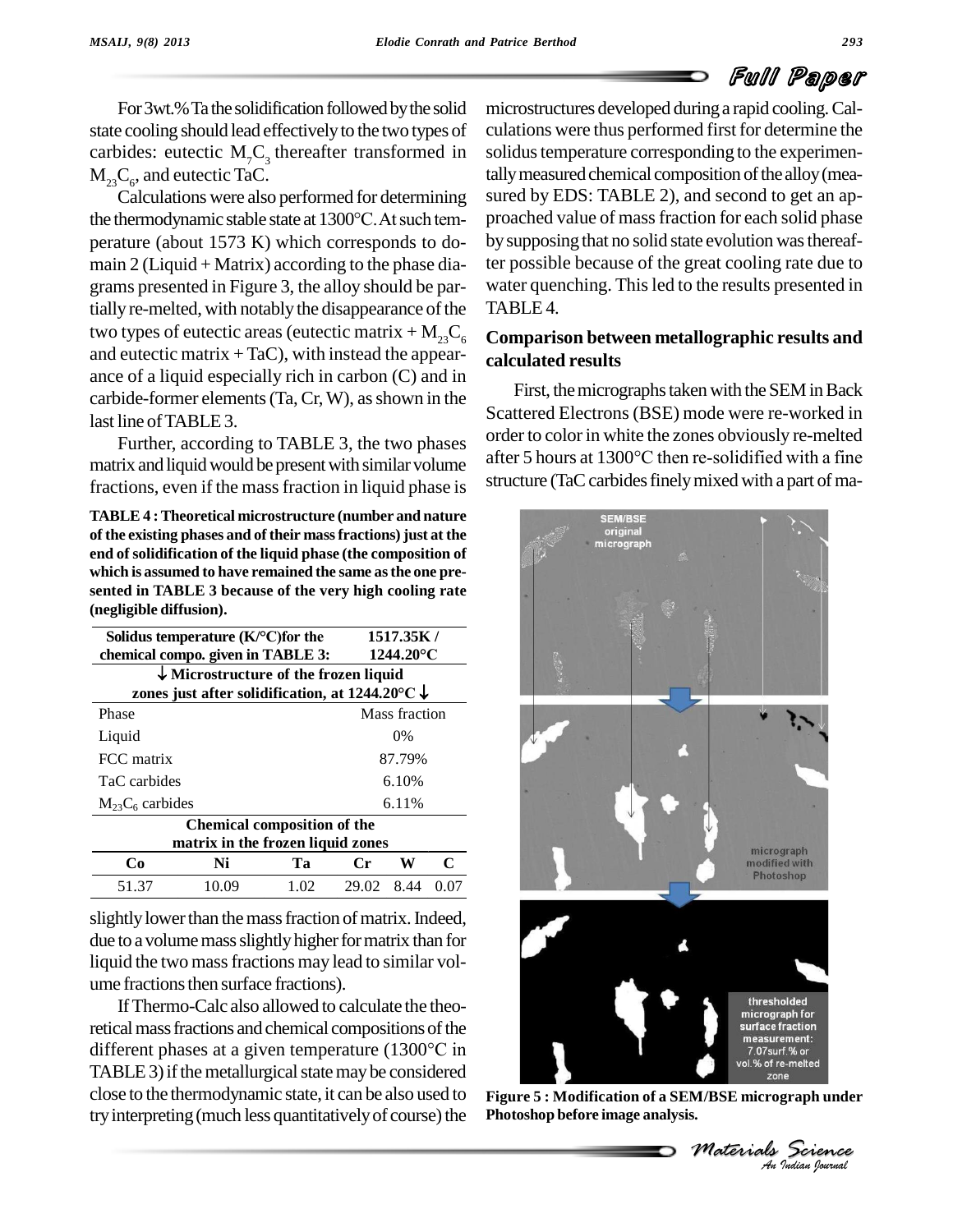

**Figure 6: EDS spectrum acquired in a first {re-melted/re-solidified} zone: 33.2Co-31.5Cr-15.9Ta-9.3W-5.0Ni (+ minor** <u>eleine échelle 1408 cps\_Curseur : 15.96</u><br>Figure 6: EDS spectrum acquired in a firs<br>elements: Fe, S ...) in weight percents.



**Figure 7:EDS spectrum acquired in a second {re-melted/re-solidified} zone: 31.2Co-36.6Cr-11.2Ta-10.4W-4.5Ni (+ minor** <u>Pleine échelle 1613 cps. Curse [Pleine échelle 1613 cps.</u><br>Figure 7: EDS spectrum acquired in<br>elements: Fe ...) in weight percents.

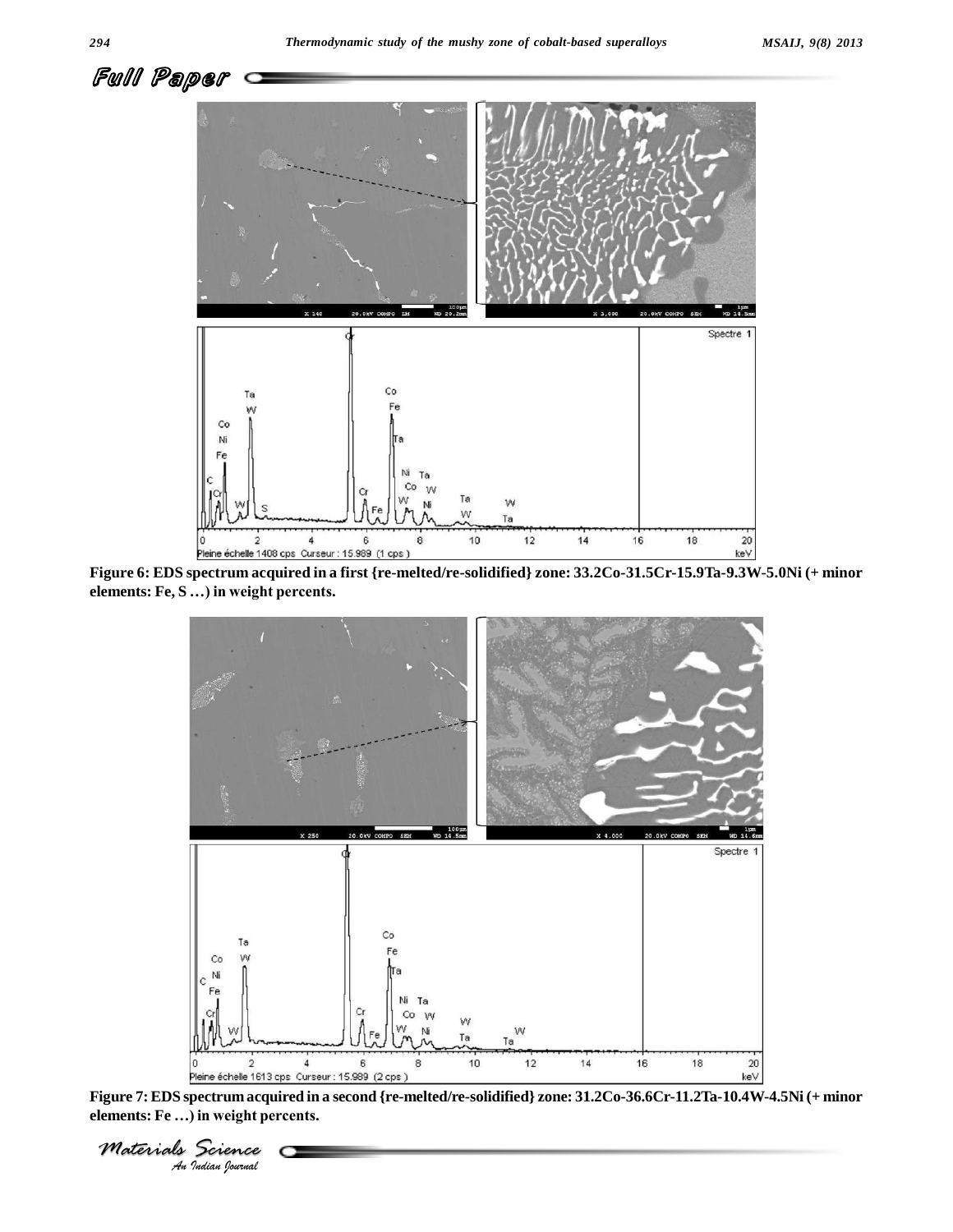

trix, other adjacent domains), and to colorin black the other TaC carbides obviously belonging to the still solid part of the microstructure of the alloy (illustrated in Figure 5).

The surface or volume fraction obtained for the one d The surface or volume fraction obtained for the one determined re-melted at 1300°C is equal to 6.22  $\pm$ 1.5 % 29.9Cr-9.0Ni The surface or volume fraction obtained for the one<br>zones re-melted at 1300°C is equal to 6.22  $\pm$ 1.5 % 29.9%<br>(average of three values  $\pm$  standard deviation). This is calcu zones re-melted at 1300°C is equal to 6.22  $\pm$ 1.5 % 29.9Cr (average of three values  $\pm$  standard deviation). This is calcular significantly lower than the volume fractions – which – 9.3N can be taken as almost equal to the mass fractions in first approximation (volume masses probably rather close to one another)  $-$  which were previously predicted byThermo-Calc.

Second, it was attempted to analyze the chemical composition in a {re-melted/re-solidified} zone by EDS. In the one considered in Figure 6, it appeared that such zone may be especially rich in chromium, tantalum and<br>tungsten, this resulting from the re-melting of both for  $1300^{\circ}$ C (with in addition a chemical composition of tungsten, this resulting from the re-melting of both  $(Cr, W)_{23}C_6$  and TaC carbides with a part of matrix. may Similar results were found in a second {re-melted/resolidified} zone (Figure 7) which obviously contains<br>quantities of Cr W Ta not far from the previous values fraction or volume fraction of liquid at 1300 °C. The quantities of Cr, W, Ta not far from the previous values. One can note that the chemical composition of these mismatch can be explained either by a time maybe not<br>two zones are except tantalum which seems very long enough spent at 1300°C (one can wonder if the two zones are, except tantalum which seems very present in reality (content equal to the double of the calculated one), rather close to the liquid composition calculated by Thermo-Calc and presented above in TABLE 3.

Concerning this calculated composition of the liquid existing at  $1300^{\circ}$ C (in which features the carbon content which cannot be analyzed byEDS in the two re-melted and re-solidified zones considered above), it is possible to assess both the solidus temperature of this sole phase liquid (the elements of which cannot have time enough to diffuse in the matrix during water quenching) and the microstructure which may be obtained at this local solidus temperature. For this comquenching) and the microstructure which may be obtained at this local solidus temperature. For this com-<br>position  $\{Co(bal.) - 8.86 \text{ Ni} - 6.47 \text{ Ta} - 30.17 \text{ Cr}$ tained at this local solidus temperature. For this composition  $\{Co(bal.) - 8.86\ Ni - 6.47\ Ta - 30.17\ Cr - 7.95\ W - 0.77\ C\}$ , calculations lead to a local solidus position  $\{Co(bal.) - 8.86 Ni - 6.47 Ta - 30.17 Cr - 7.95 W - 0.77 C\}$ , calculations lead to a local solidus temperature equal to  $1244.2^{\circ}C$  and, at this temperature, 0% of liquid, 87.79% of matrix, 6.10% of TaC carbides and 6.11% of  $M_{23}C_6$  carbides (TABLE 4), here presents a retractoriness which is rather limited which is logically much more than the fractions of car-<br>since significantly lower than 1300°C. Even for a so bides in the whole alloy just after its solidification  $(T_{\text{sol}})$ which is logically much more than the fractions of car-<br>bides in the whole alloy just after its solidification ( $T_{\text{sol}}$  comp.<br>alloy = 1252.58°C i.e. 1253°C, 94.57 mass.% of matrix, 2.71 mass.% of TaC and 2.73 mass.% of  $M_{23}C_6$ ), despite<br>since the carbides of the microstructure are localized in

these areas.

To finish one can compare the chemical composition of the matrix between EDS measurements and calculations: there is a rather good agreement since the one determined by EDS is (TABLE 2): Co(bal.)-<br>29.9Cr-9.0Ni-4.8W-0 (not measurable)Ta against, for<br>calculations performed for 1300°C: Co(bal.)-29.1Cr 29.9Cr-9.0Ni-4.8W-0 (notmeasurable)Ta against,for 9.3Ni-4.66W-0.84Ta (for Ta: lower than the EDS limit of detection).

## **General commentaries**

Thus, qualitatively, the thermodynamic calculations tool which was tested here gave good results since the initial microstructure was faithfully given by calculations (matrix +  $M_{23}C_6$  carbides + TaC carbides) and the good<br>metallurgical state (matrix + liquid) was effectively found<br>for 1300°C (with in addition a chemical composition of metallurgical state (matrix  $+$  liquid) was effectively found matrix in accordance with EDS measurements). Unfortunately the (experiments <-> calculation) agreement<br>was worse quantitatively, notably concerning the mass<br>fraction or volume fraction of liquid at 1300°C. The was worse quantitatively, notably concerning the mass mismatch can be explained either by a timemaybe not fraction or volume fraction of liquid at 1300°C. The<br>mismatch can be explained either by a time maybe not<br>long enough spent at 1300°C (one can wonder if the alloy had really reached its thermodynamic stable state at thistemperature) or by a weakness of the database for the high temperature and/or the description of the semi-molten states. However, in its actual state, the thermodynamic calculation tool maybe used for obtaining first indications concerning the states of low carbon cobalt-based alloys (of similar compositions) at high temperature close to their melting point. In contrast, all the experimental observations done in this work and concerning the metallurgical behavior of this alloy are potentiallyinteresting formanyclassical cobalt-based alloys rich in chromium and containing carbon, tantalum and tungsten in usual contents.

## **CONCLUSIONS**

*M* Indian *Mermodynamic calcuratial melting may occur,*<br> *Mericans determined*<br> *Materials Science*<br> *An Indian Ioarnal* complex chemical composition thermodynamic calcu-The low carbon cobalt-based superalloy studied here presents a refractoriness which is rather limited The low carbon cobalt-based superalloy studied<br>here presents a refractoriness which is rather limited<br>since significantly lower than 1300°C. Even for a so lations have shown that a partial melting may occur, despite that the mass or volume fractions determined for the studied temperature were not accurate. Although